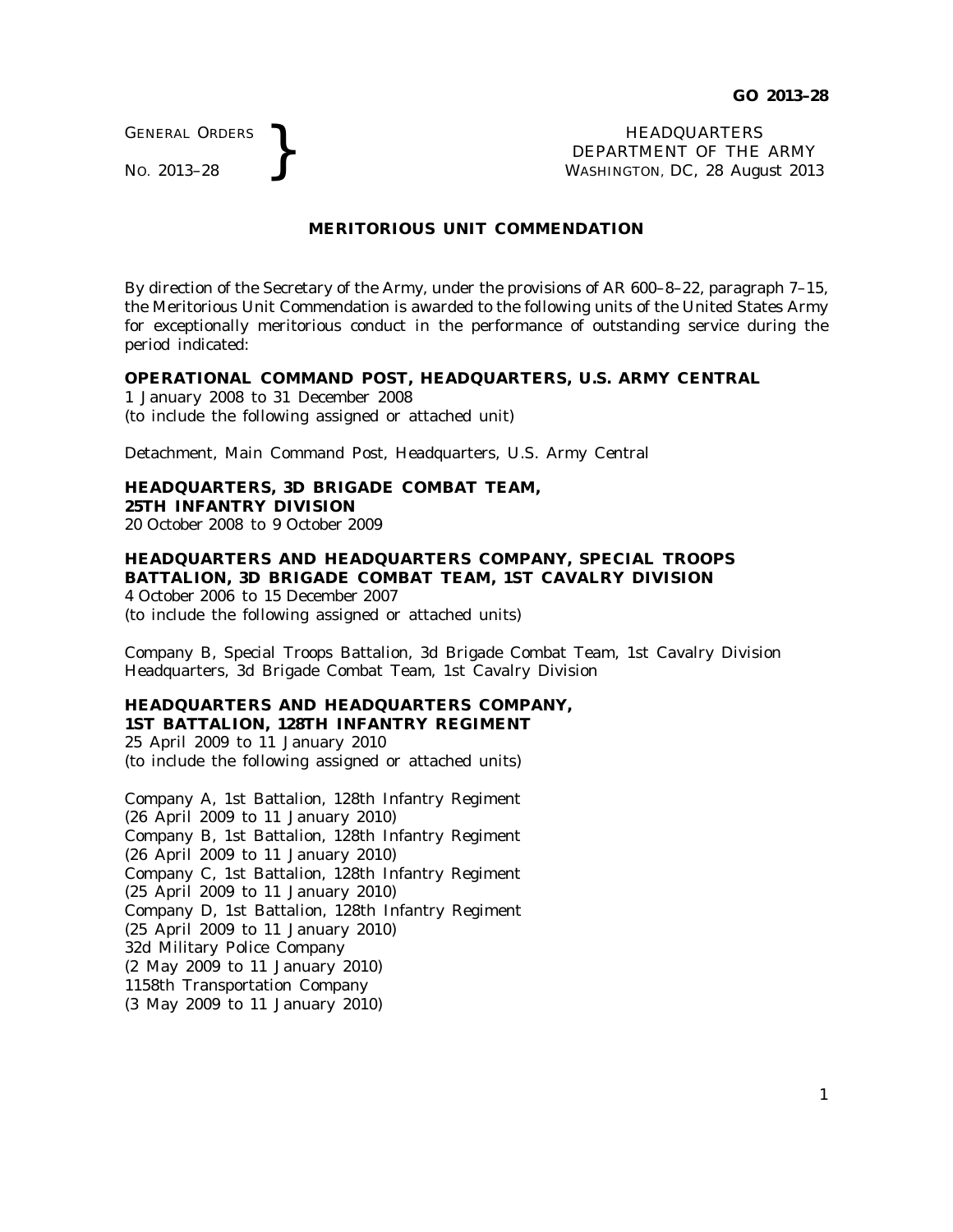## **HEADQUARTERS AND HEADQUARTERS BATTERY, 1ST BATTALION, 141ST FIELD ARTILLERY REGIMENT**

29 October 2004 to 16 September 2005 (to include the following assigned or attached units)

Battery B, 1st Battalion, 141st Field Artillery Regiment Service Battery, 1st Battalion, 141st Field Artillery Regiment Battery B, 1st Battalion, 126th Field Artillery Regiment

#### **HEADQUARTERS AND HEADQUARTERS COMPANY, 2D BATTALION, 147TH AVIATION REGIMENT**

5 September 2007 to 19 July 2008 (to include the following assigned or attached units)

Company A, 2d Battalion, 147th Aviation Regiment Company D, 2d Battalion, 147th Aviation Regiment Company E, 2d Battalion, 147th Aviation Regiment Company C, 1st Battalion, 207th Aviation Regiment Company C, 1st Battalion, 140th Aviation Regiment

# **HEADQUARTERS AND HEADQUARTERS DETACHMENT, 168TH MILITARY POLICE BATTALION**

23 December 2008 to 2 October 2009

## **HEADQUARTERS AND HEADQUARTERS COMPANY, 173D SUPPORT BATTALION**

20 May 2007 to 1 June 2008 (to include the following assigned or attached units)

Company A, 173d Support Battalion Company B, 173d Support Battalion Company C, 173d Support Battalion

## **HEADQUARTERS AND HEADQUARTERS COMPANY, 303D MILITARY INTELLIGENCE BATTALION**

10 November 2008 to 31 October 2009 (to include the following assigned or attached units)

Company A, 303d Military Intelligence Battalion Company B, 303d Military Intelligence Battalion (-) Company C, 303d Military Intelligence Battalion

## **HEADQUARTERS AND HEADQUARTERS DETACHMENT, 330TH TRANSPORTATION BATTALION**

6 March 2008 to 20 May 2009 (to include the following assigned or attached units)

99th Transportation Detachment (27 September 2008 to 20 May 2009)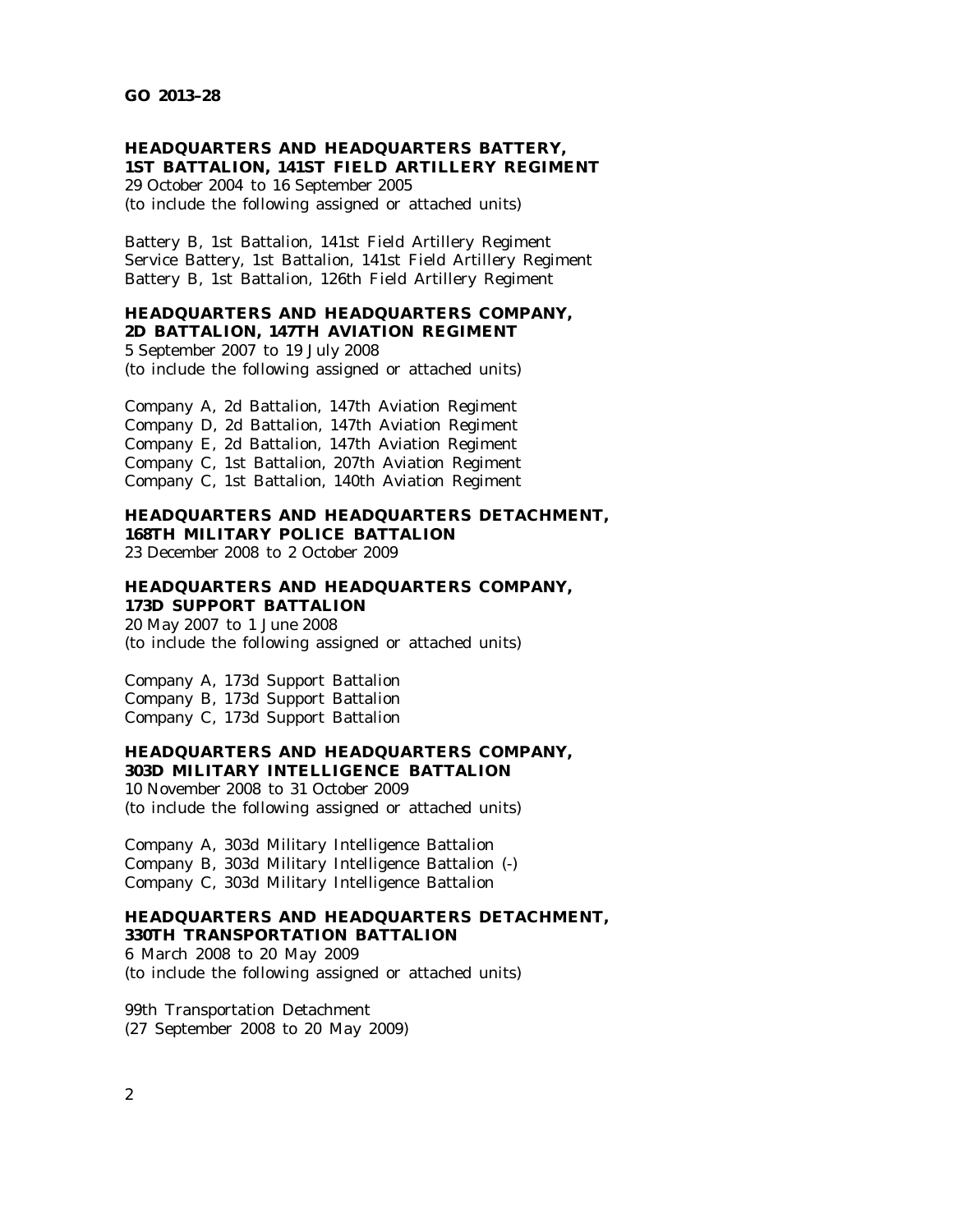171st Transportation Detachment (28 May 2008 to 20 May 2009) 258th Transportation Detachment (23 June 2008 to 20 May 2009) 265th Transportation Detachment (2 May 2008 to 20 May 2009) 378th Transportation Detachment (16 August 2008 to 20 May 2009) 486th Transportation Detachment (10 April 2008 to 20 May 2009) 520th Transportation Detachment (21 August 2008 to 20 May 2009) 538th Transportation Detachment (20 October 2008 to 20 May 2009) 576th Transportation Detachment (11 May 2008 to 14 March 2009) 590th Transportation Detachment (16 August 2008 to 20 May 2009) 591st Transportation Detachment (21 August 2008 to 20 May 2009) 609th Transportation Detachment (10 April 2008 to 20 May 2009) 620th Transportation Detachment (14 May 2008 to 20 May 2009) 625th Transportation Detachment (12 March 2008 to 25 January 2009) 679th Transportation Detachment (16 August 2008 to 20 May 2009)

## **HEADQUARTERS AND SUPPORT COMPANY, 449TH SUPPORT BATTALION**

8 September 2006 to 21 July 2007 (to include the following assigned or attached units)

Company A, 449th Support Battalion Company B, 449th Support Battalion Company C, 449th Support Battalion Detachment, Company G, 137th Aviation Regiment

[AHRC–PDP–A]